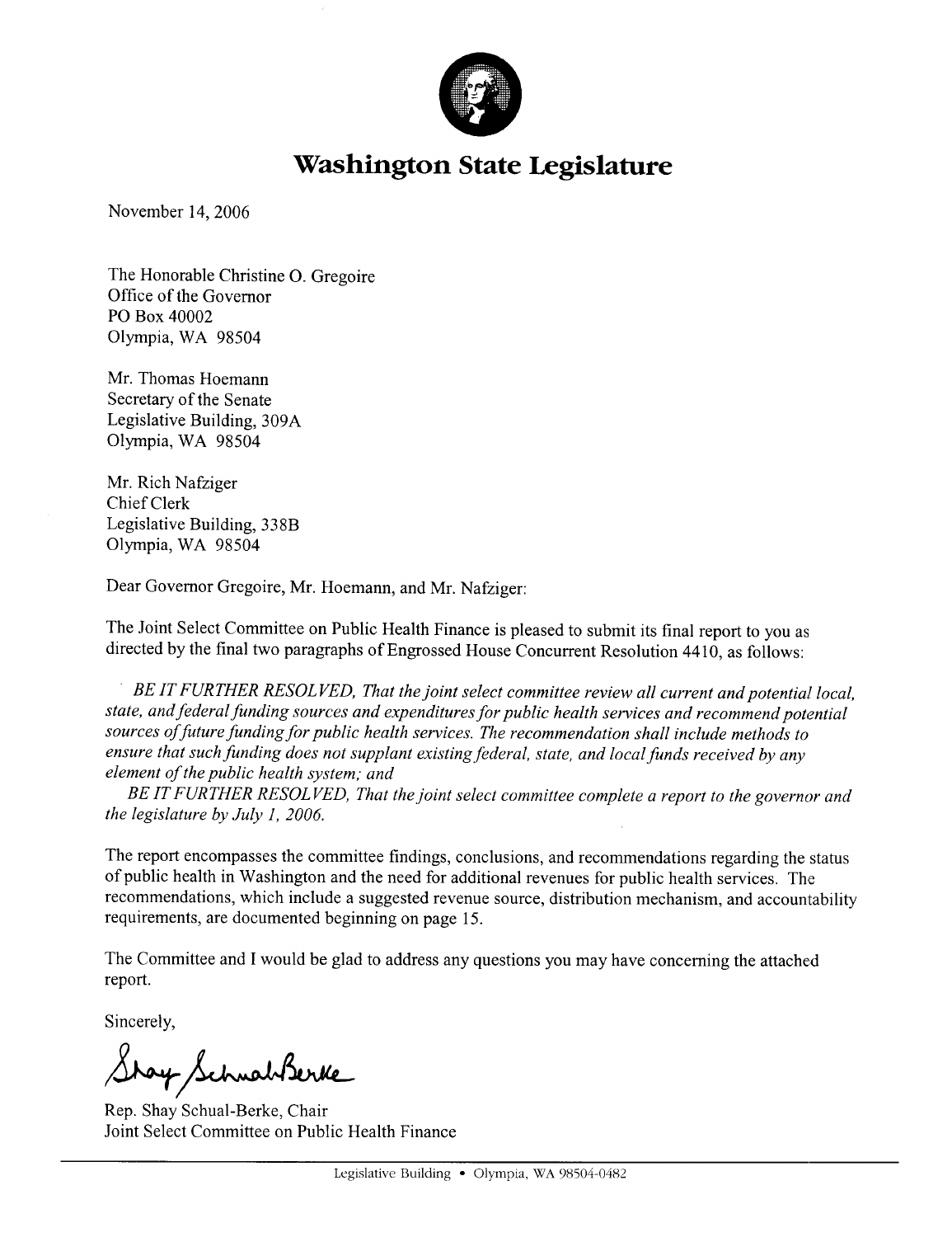# **JOINT SELECT COMMITTEE ON PUBLIC HEALTH FINANCE:**

**FINDINGS**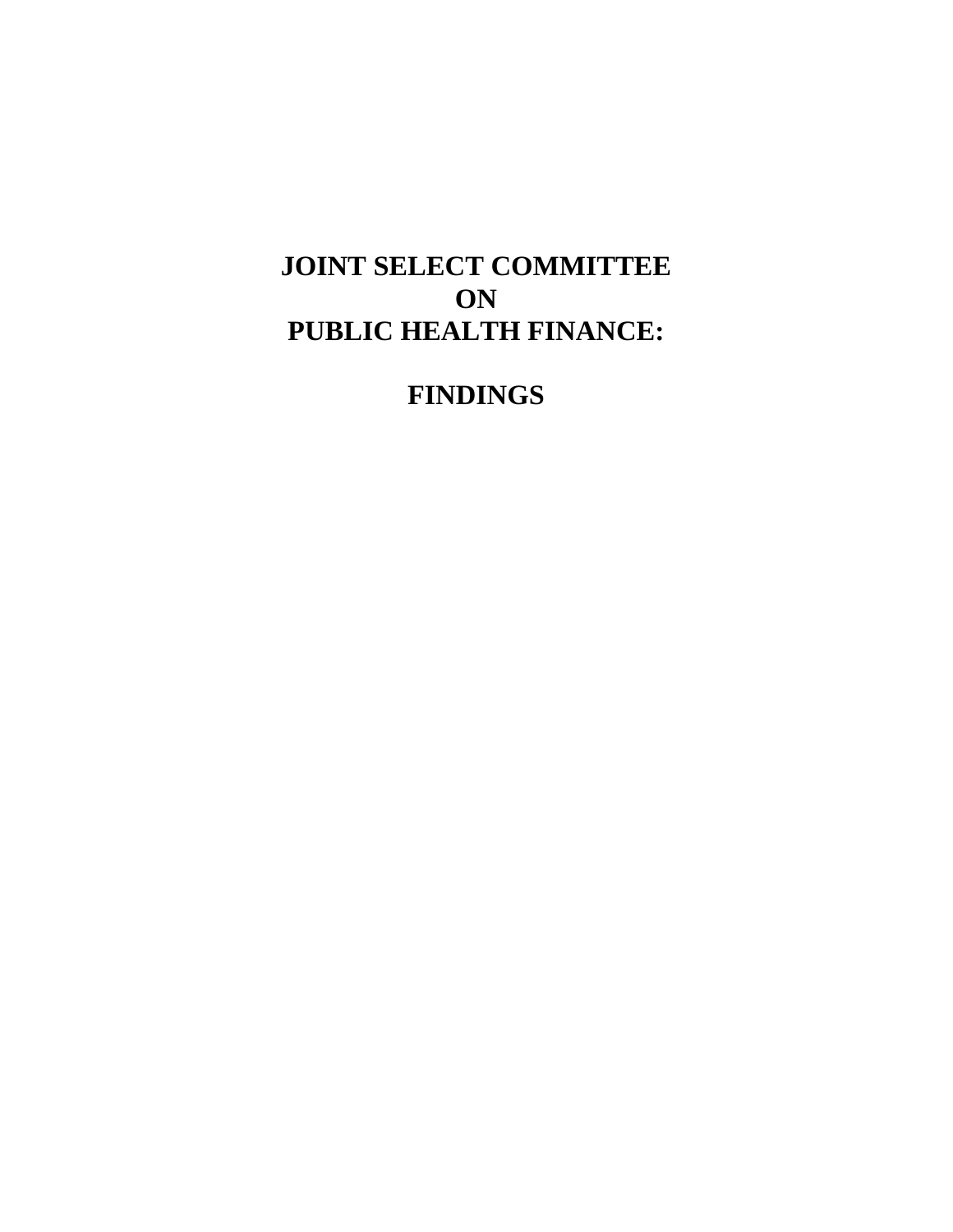## **1. What is the role of Washington's public health system?**

• **Investments in public health have improved well-being, saved lives, and saved money through its focus on disease prevention and health promotion.** 

Promoting healthy, prevention-based behaviors and providing a safe environment have been at the core of public health's work. In addition to increasing the quality and number of healthy years of the population, these measures have been demonstrated to be costeffective strategies that save money that would otherwise be spent later on health care services.

• **By their nature, public health services are provided on a continual basis in order to detect and prevent injury and illness.** 

Although they may not be visible to the public, many of the activities of the public health system are in a constant state of activation in order to monitor and safeguard community health conditions.

• **Public health services in Washington are provided through a decentralized system involving 35 different local health jurisdictions that receive local, state and federal support.**

Public health is one of state and local government's earliest functions in Washington. Counties have traditionally provided much of services and have been governed by local health boards.

• **The benefit of establishing priorities at the local level has resulted in differences in basic core services.** 

Washington's public health system has traditionally allowed local governments to establish priorities for public health activities in accordance with their views of their constituents' needs. While such a system promotes local control, the types of public health services that are offered across the various jurisdictions statewide vary in their availability and quality.

• **Through the Public Health Improvement Plan, the public health system in Washington has developed process measures for local health departments and the state department of health. This work has been recognized as a national model and provides a solid foundation for the public health system to begin defining indicators to measure its quality and effectiveness.**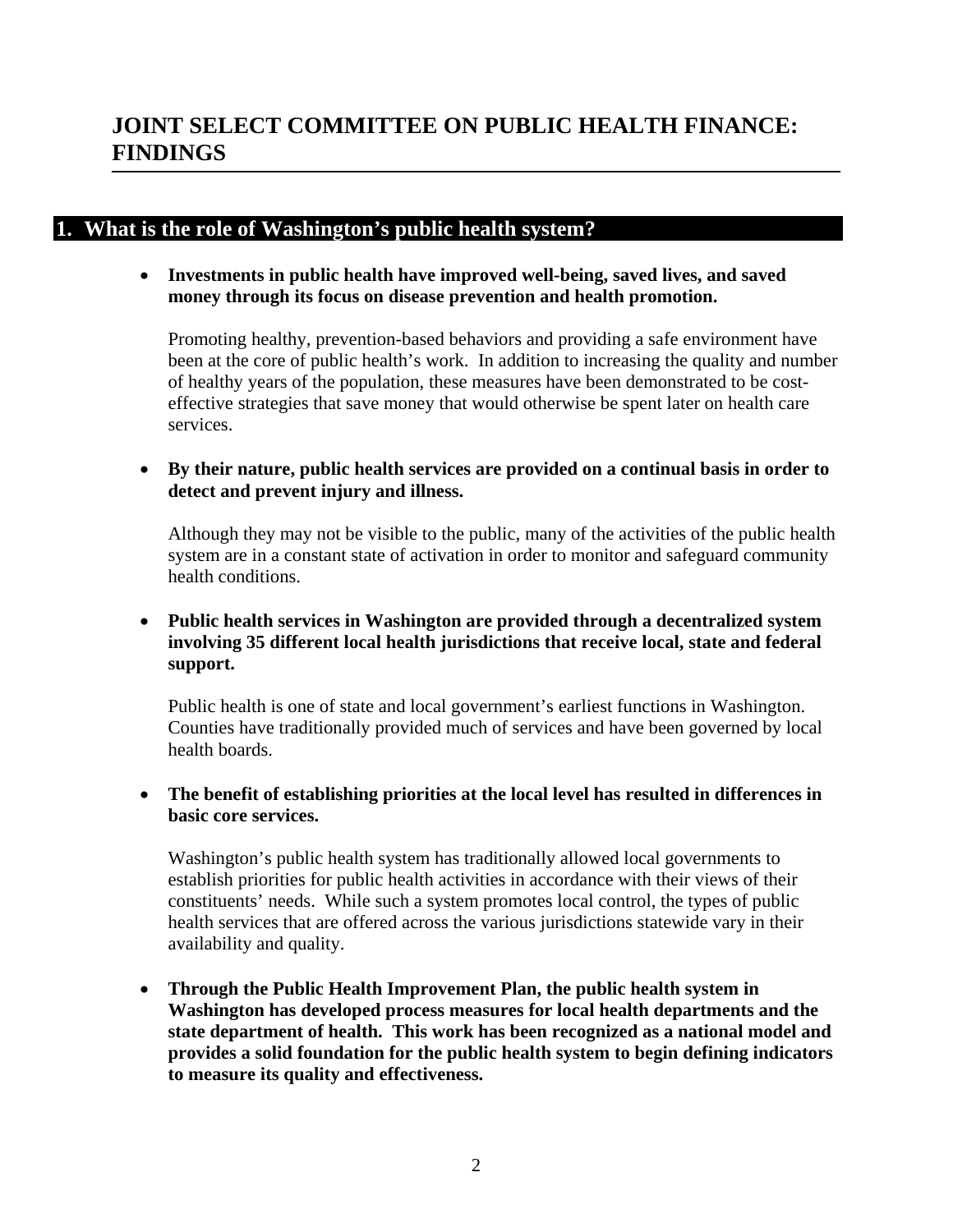The process measures describe basic functions that health departments are expected to perform, regardless of size or specific services provided. By design, the standards do not describe the incidence of individual diseases or health conditions. In future work, the PHIP standards assessment process will provide data on service quality and begin to link specific disease indicators with performance assessment.

#### • **As the needs of Washington's residents have changed over time, the responsibilities of the public health system have also changed.**

Emphasis in earlier parts of the twentieth century focused on the control and treatment of communicable diseases such as tuberculosis. Later, additional functions were added as traditional functions appeared to yield some successes.

## **2. What are the emerging developments in public health?**

#### • **Increased efficiency in transportation has required that local public health officials be aware of health risks from all parts of the world.**

Washington's geographic location and economy have made it a hub for international activity which brings people and goods into the state every day. This activity has increased the potential risk that its citizens could be exposed to public health hazards once considered foreign. The recent SARS outbreak in China that migrated to Toronto is an example of such a threat.

#### • **Recent disasters, both local and global, have raised concerns about including public health systems as a component of emergency preparedness efforts.**

Emergency preparedness planning may benefit from several capabilities of the public health system, including its ability to identify diseases; coordinate the responses of health care personnel and facilities; and distribute medicines and medical equipment.

#### • **Certain conditions thought to have been controlled have reemerged.**

The reappearance of tuberculosis and other diseases after they were believed to have been contained has in recent years added to the demands on public health.

#### • **The public health system has coordinated links to health care for those with unmet needs.**

The lack of access to certain health care services has meant in a number of places that public health resources have been spent coordinating care services for individuals with unmet needs.

• **Public health approaches have been applied to reduce the prevalence and the health effects of certain chronic conditions that have been increasing in the population.**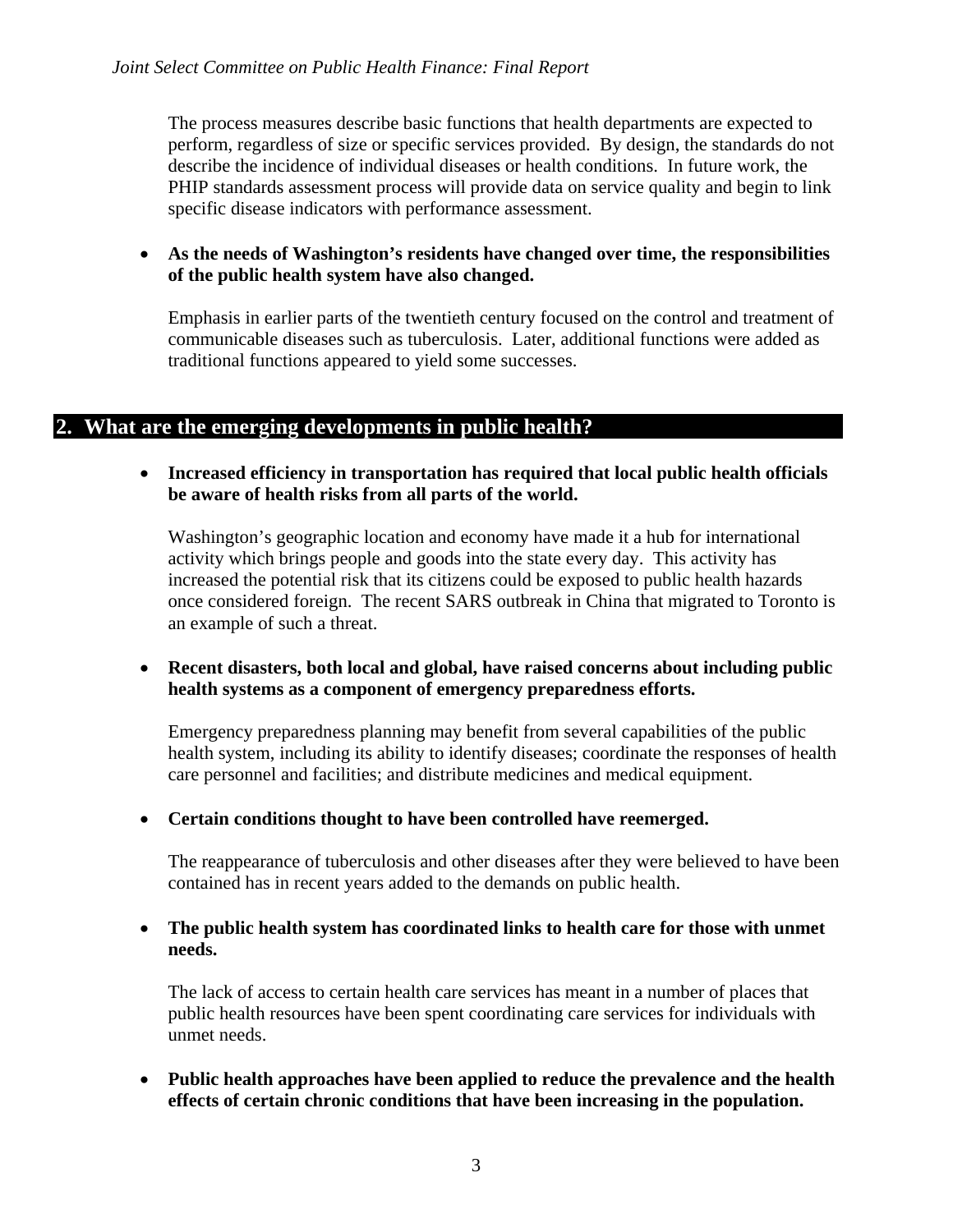Public health may be used to change unhealthy behaviors, as evidenced by tobacco cessation efforts, using prevention-based strategies to deter the onset of the conditions caused by these behaviors.

• **Home visits from public health nurses have helped to promote healthy practices and habits in families.** 

Some evidence suggests that home visits from public health nurses to at-risk, first-time mothers can produce social and health benefits for both the mothers and their children.

• **Fees are an appropriate basis for certain environmental health activities, but are not applicable for certain other activities. While retaining the current fee-based structure as much as possible, other environmental health areas lack funding and need another sort of funding structure.** 

While fees are used to cover the cost to conduct environmental health activities directly related to the human activity being conducted, they are not a practicable means to fund all threats that the environment poses to public health. These threats come from the natural environment, such as West Nile Virus, the human "built" environment, such as mold or lead in schools, or a combination of the two, such as failures in on-site sewage systems.

• **The public health system must use the work of the Public Health Improvement Plan to move forward with the identification of performance and health indicators that can provide comparative analysis and measurement of agency performance and the ability of public health interventions to improve health outcomes.** 

As a result of the PHIP assessment findings to date, significant investments are being made to improve evaluation strategies for public health programs that address specific health problems. Service quality and health indicator data will be available for every county, and the underlying causes of health problems will be described. Service quality and health indicator data must be developed in such a way that fair and objective comparisons of different local health jurisdictions can be made. Public health programs should be designed to use evidence that an intervention works, and to calculate the costs and benefits of these efforts.

#### **3. What are the public health funding structure and trends?**

• **State and local governments spent about \$590 million on public health services in Fiscal Year 2004.**

About half of this spending was by the state Department of Health (DoH) on statewide activities, and the other half occurred locally, by the 35 local health jurisdictions (LHJs).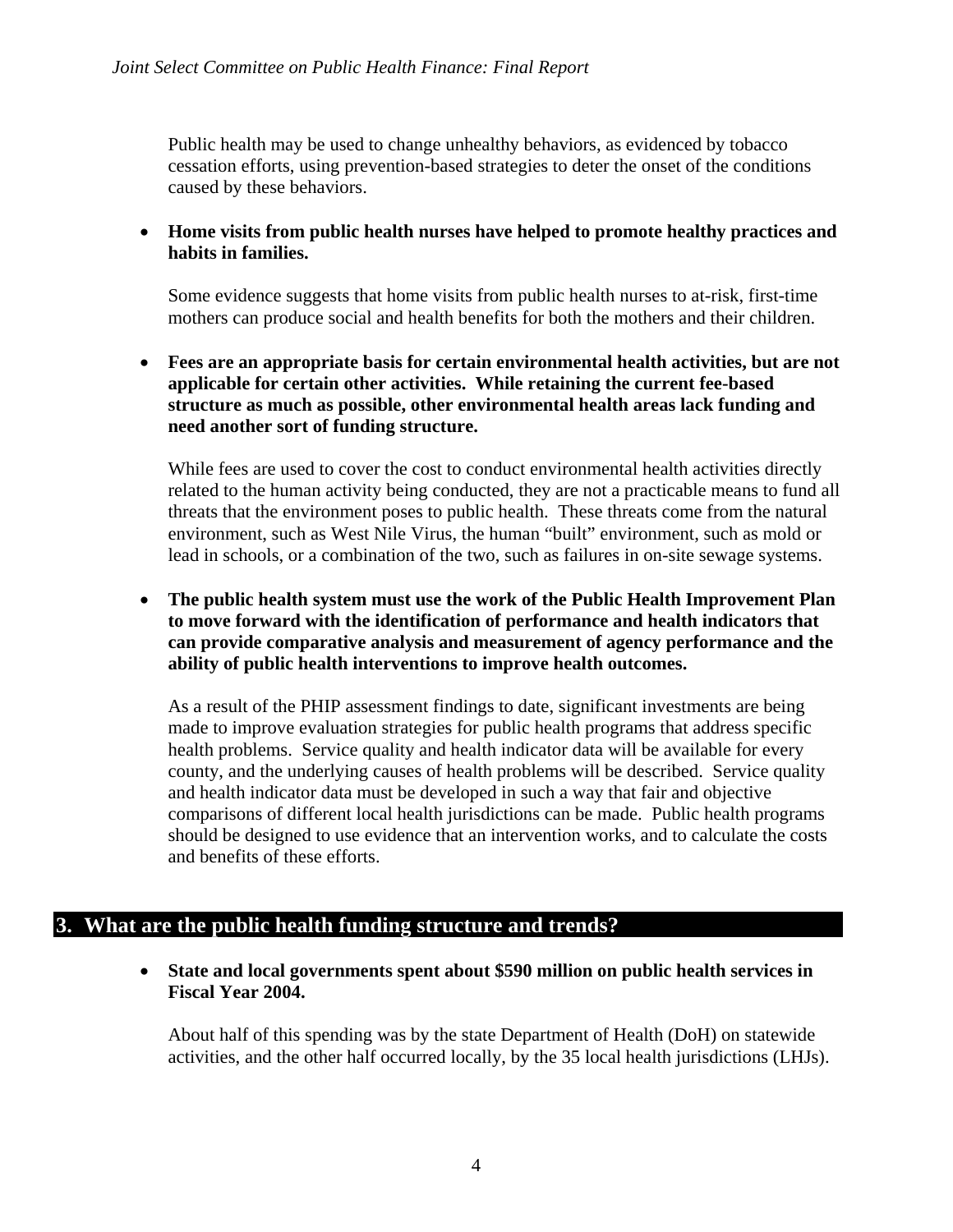

• **State and local governments use five principal strategies to prevent disease and promote health.**

At the state level, almost two-thirds of spending is in the broad category of health promotion. This reflects inclusion in that category of federal funding for the Women, Infant, and Children (WIC) nutrition program, childhood immunizations, and a variety of disease-specific federal categorical grants. Local health department spending is directed more equally across the full range of public health strategies.

|                                                                                                                                  | <b>State Health</b><br>Department* | <b>Local Health</b><br>Departments* | <b>Statewide</b><br>Total |
|----------------------------------------------------------------------------------------------------------------------------------|------------------------------------|-------------------------------------|---------------------------|
| <b>Stopping Communicable Disease</b><br>(includes maintaining emergency response<br>capacity)                                    | \$1                                | \$67                                | \$68                      |
| <b>Promoting Healthy Lives (includes</b><br>chronic disease prevention, and support to<br>high-risk families and pregnant women) | \$172                              | \$85                                | \$257                     |
| <b>Assuring Safe Food, Water, &amp; Air</b>                                                                                      | \$22                               | \$56                                | \$78                      |
| <b>Using Health Information to Guide</b><br><b>Decisions</b>                                                                     | \$12                               | \$25                                | \$37                      |
| <b>Helping People Access Medical &amp;</b><br><b>Dental Care</b>                                                                 | \$25                               | \$65                                | \$90                      |
| Administration                                                                                                                   | \$32                               | \$25                                | \$57                      |
| TOTAL                                                                                                                            | \$265                              | \$323                               | \$589                     |

*\* \$75 million of federal and state funds contracted by the state DoH are shown as a local health department expenditure. Totals do not include \$23 million of fee-supported DoH health professional and facility regulatory activities.*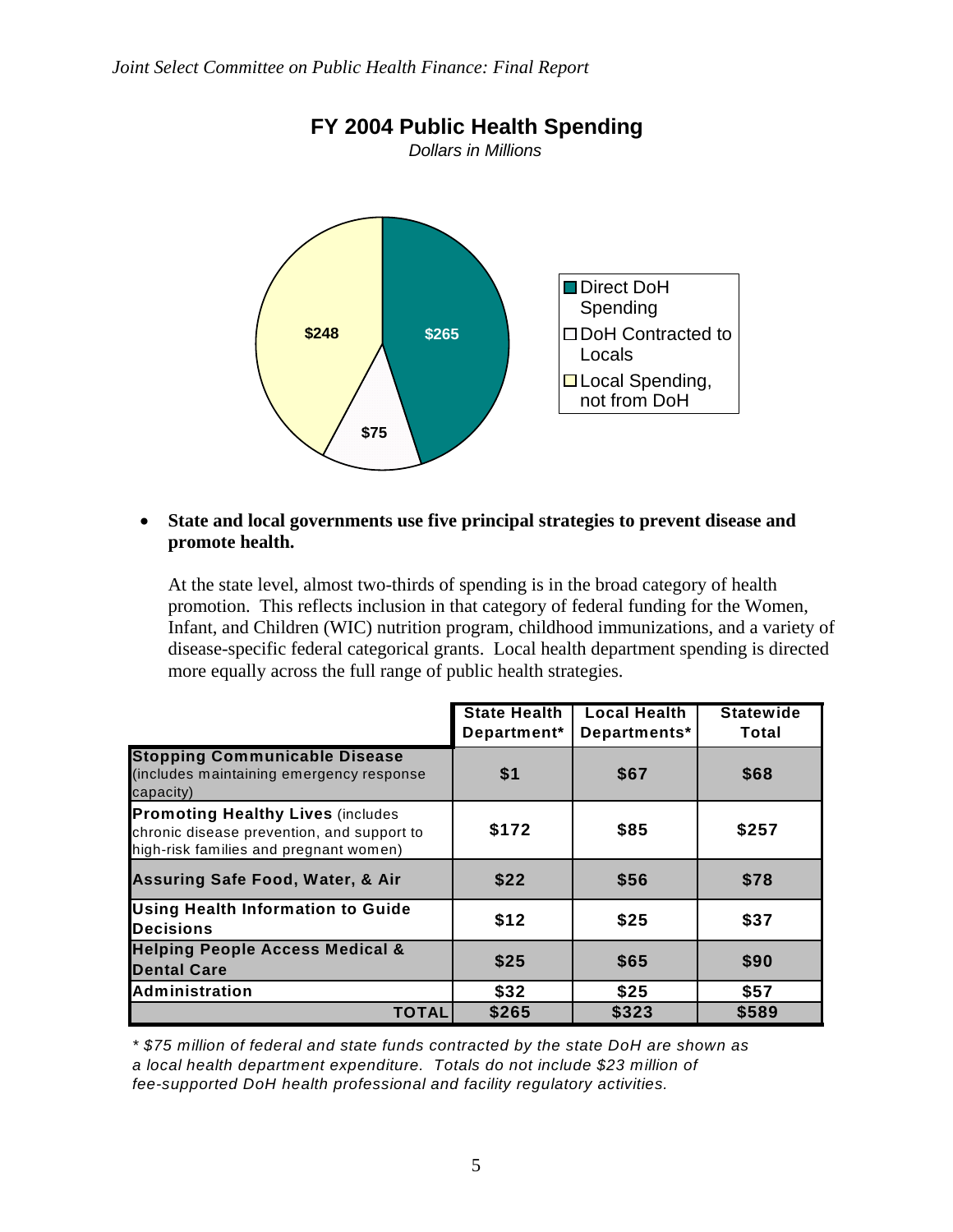• **Public health expenditures comprise 3.2 percent of state government's total estimated health care spending for the 2005-07 biennium.**

Of the estimated \$6.9 billion of state funds Washington state government is budgeted to spend on health care in fiscal years 2006 and 2007, \$223.7 million is budgeted for expenditure on public health.

• **Public Health in Washington is financed by a complex, and often confusing, variety of sources.**

These include:

- $\rightarrow$  federal grants some ongoing, and some for short-term demonstration purposes only – for specific functions such as WIC, childhood immunizations, AIDS treatment and prevention, emergency preparedness, water quality, family planning, and a range of disease-specific conditions;
- $\rightarrow$  annual state appropriations from General Fund-State (GF-S) and Health Services Account taxes, and from the state's tobacco lawsuit settlement;
- $\rightarrow$  appropriations from local tax sources by county governments and, in some cases and to a more limited extent, cities; and
- $\rightarrow$  fees charged for state and local regulatory activities in areas such as food handler permits, restaurant inspections, septic system inspections, and issuance of birth and death certificates.



#### • **There is little dedicated state or local revenue for public health.**

In 1993, the Legislature dedicated 2.95% of the Motor Vehicle Excise Tax (MVET) to local public health, but this was repealed in 2000 following passage of Initiative 695. At one time, county governments were obligated to spend 21.5 cents per \$1,000 of local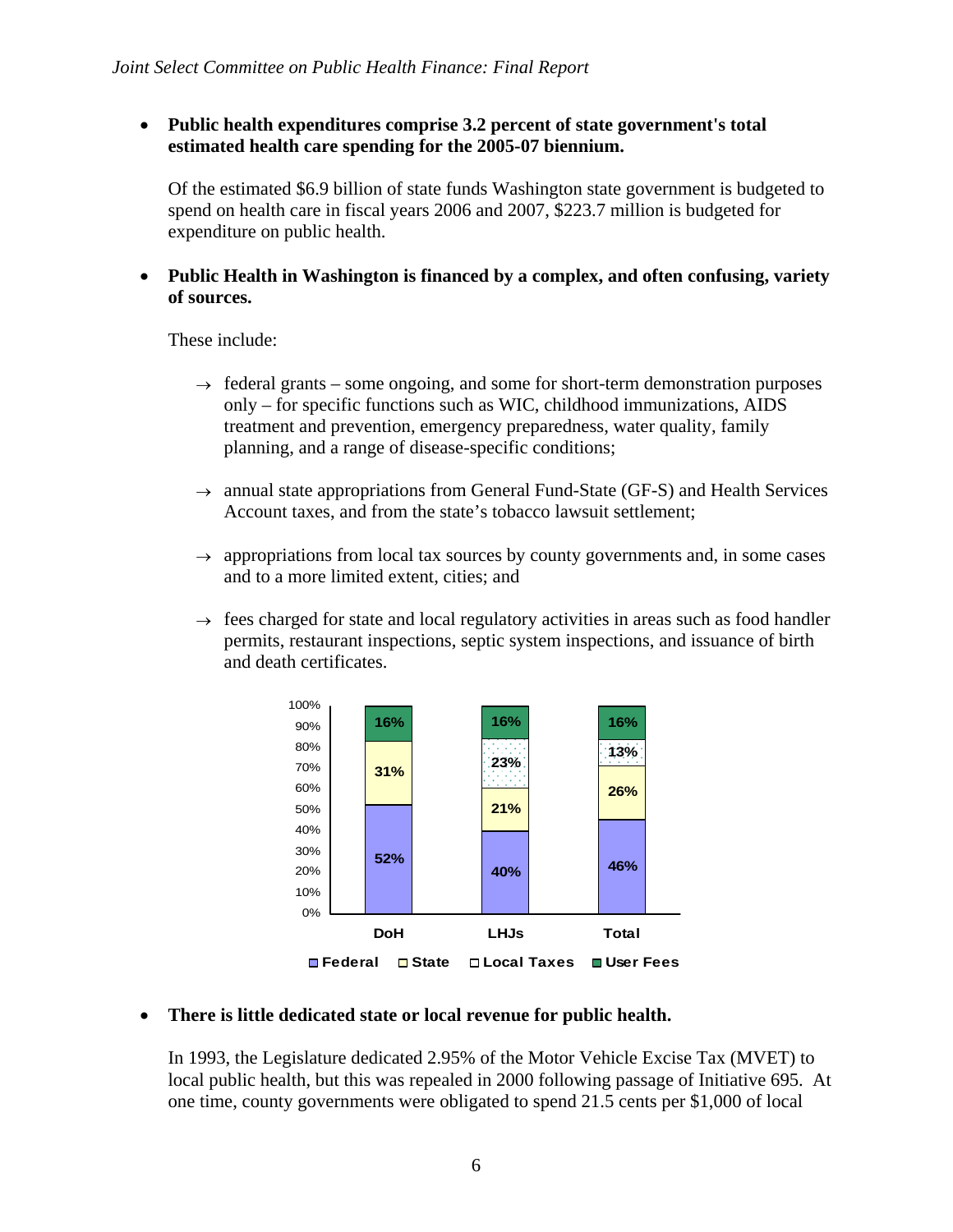assessed valuation on tuberculosis control and public health, but this statutory restriction on use of local property tax revenues was repealed in 1977. Currently, a small portion of cigarette taxes and tobacco settlement funds are dedicated to tobacco prevention and control programs.

#### • **State and local public health officials and experts report that the need for additional funding is particularly critical at the local health jurisdiction level.**

For the past five years, these officials and experts have been engaged in an intensive and comprehensive effort to define the services that need to be delivered by a fully functional local health department, and to quantify what it should cost to deliver those services. Based upon a rigorous review and refinement of that work conducted at the Joint Select Committee's request, these officials and experts concluded that total local-level spending would need to almost double from the 2004 level in order to assure fully adequate level of public health services for Washington state residents:

#### *(Dollars in Millions)* **Estimated Spending Needed To Assure a Functional Local Public Health System**

|                                                                                                                                  | <b>LHJ Spending</b><br>In FY 04* | <b>Estimated</b><br>Spending<br><b>Needed</b> | <b>Unment</b><br><b>Funding</b><br>"Gap" | % Increase<br><b>Needed to Fill</b><br>Gap |
|----------------------------------------------------------------------------------------------------------------------------------|----------------------------------|-----------------------------------------------|------------------------------------------|--------------------------------------------|
| <b>Stopping Communicable Disease</b><br>(includes maintaining emergency response<br>capacity)                                    | \$73                             | \$153                                         | \$80                                     | 110%                                       |
| <b>Promoting Healthy Lives (includes</b><br>chronic disease prevention, and support to<br>high-risk families and pregnant women) | \$92                             | \$188                                         | \$96                                     | 104%                                       |
| <b>Assuring Safe Food, Water, &amp; Air</b>                                                                                      | \$61                             | \$134                                         | \$73                                     | 120%                                       |
| <b>Using Health Information to Guide</b><br><b>Decisions</b>                                                                     | \$27                             | \$64                                          | \$37                                     | 135%                                       |
| <b>Helping People Access Medical &amp;</b><br><b>Dental Care</b>                                                                 | \$70                             | \$99                                          | \$29                                     | 41%                                        |
| <b>TOTAL</b>                                                                                                                     | \$323                            | \$638                                         | \$315                                    | 97%                                        |

*\* Administration and support costs, at approximately 8% of total, are allocated across direct service functions proportional to the cost of those functions.*

#### • **Spending on Washington's public health system increased by 18% during 1998 – 2004, after controlling for inflation and population growth.**

State department-level spending increased by 20% per resident. Local department-level spending increased by 16% per resident though, as discussed later, this statewide average masks significant variation among individual local health departments, with some seeing an increase in total spending, and others not. During this same period, total personal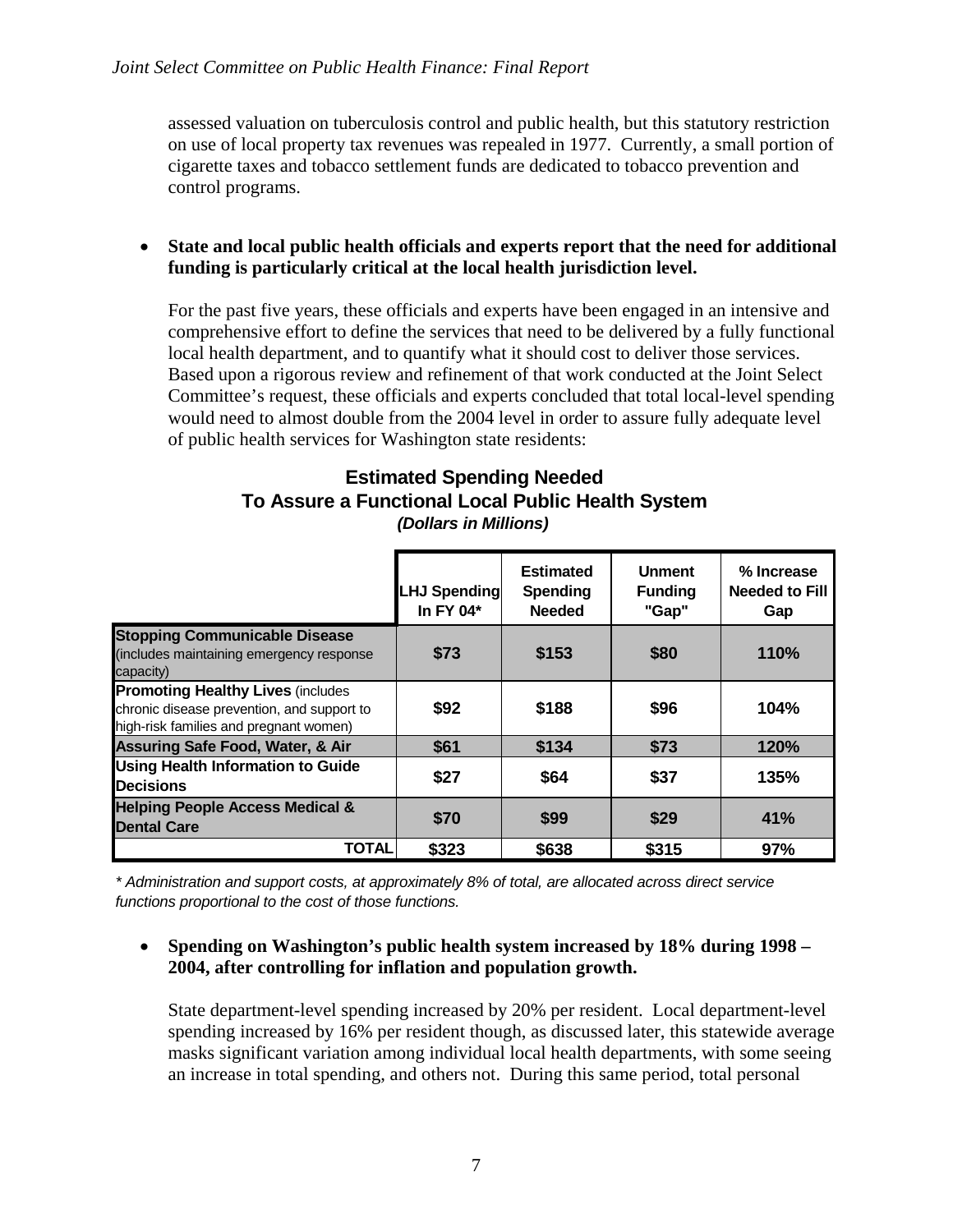health care expenditures in Washington increased by 38% per resident, after controlling for inflation.

**However, the prospects for similar increases in the near future are uncertain.** 

- **Over 70% of the 1998-2004 spending growth was due to increased federal funding. Washington's public health system has become increasingly reliant upon federal financial support.**
	- $\rightarrow$  federal funding for public health is discretionary and has been reduced in many areas.
	- $\rightarrow$  federal grants almost always carry "categorical" restrictions which require that they be used only for specific purposes such as WIC, bio-terrorism, AIDS, or demonstration projects. As a result, these federal funds often can't be used for activities state and local health officials judge to be of equal or greater importance to assuring the public's health.
- **Approximately 13% of the 1998-2004 growth in public health spending per resident was due to fee increases, which increased 15% faster than inflation during this period at both the state and local levels.**

The capacity to address gaps in current public health services through additional fee increases is limited, since:

- $\rightarrow$  The benefit of certain kinds of public health activities accrue to the public at large and over long periods of time, and cannot be linked directly to any one fee payment. These include activities such as working with infected people and their contacts to stop the spread of communicable disease; educating the public to prevent accidents and the development of chronic diseases; testing air, water, soil, and dead animals for the presence of health hazards; and analyzing data to identify community health risks, disease patterns, and effective intervention strategies.
- $\rightarrow$  Increasing fees in existing fee programs to too high a level for example, for septic system permits, or for immunizations –may discourage compliance, resulting in greater health risks for the general public. In addition, fees that are out of proportion to the benefits received invite judicial scrutiny – the courts have interpreted such financing mechanisms to be taxes, irrespective of the nomenclature.
- $\rightarrow$  Shifting staff from fee-supported activities to respond to public health emergencies such as disease outbreaks results in reduced revenues at the very time additional resources are needed most.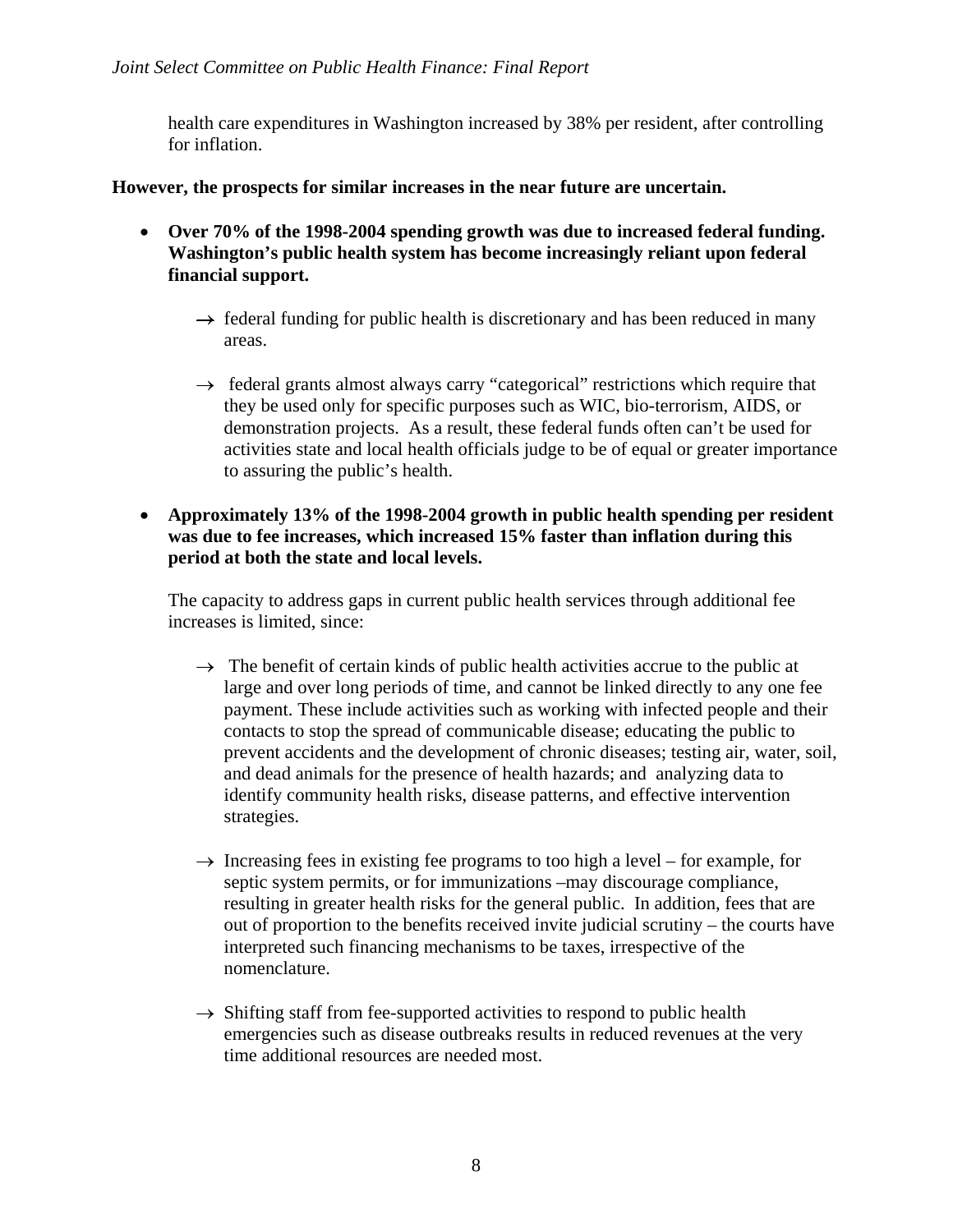- **The remaining 17% of the increase in state and local public health spending between 1998 and 2004 was due to two ongoing, but static, infusions of new state funds:**
	- $\rightarrow$  \$24 million to "backfill" approximately 90% of what local health departments received from the MVET prior to its 1999 repeal. This appropriation has not been increased for inflation since 2003.
	- $\rightarrow$  \$26 million per year for tobacco-use prevention and cessation activities. Approximately half of this expenditure has been funded from \$100 million that was set-aside for that purpose from the first payments the state received under the national tobacco lawsuit settlement. That set-aside will be depleted by 2009. The balance is a portion of the cigarette tax increase levied in 2001 by Initiative 773.

After controlling for these two ongoing, but static, infusions and inflation, state funding per resident actually decreased by about 25% between 1998 and 2004.

• **On a statewide basis, local tax spending on public health decreased by about 15% between 1998 and 2004, after controlling for population growth and inflation.** 

 However, as shown below and on the next page, there is considerable local variation. Local tax support for public health in Seattle-King County decreased by about 30% during this period. It decreased by only about 5% in the other 34 local health jurisdictions, but averaged about 30% less per resident than in King County.



• **These decreases in county tax support seem likely to continue, if:**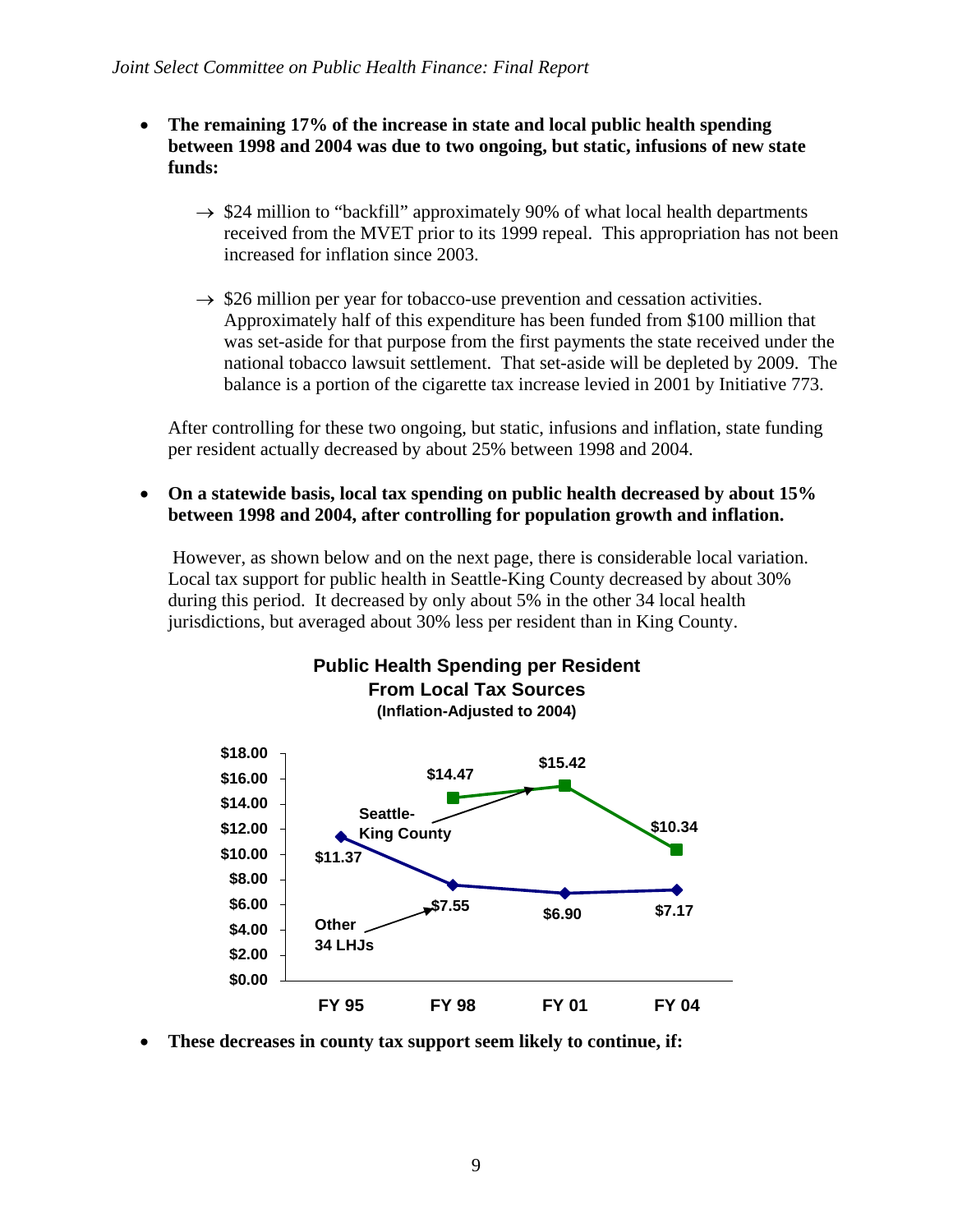- $\rightarrow$  There are continued increases in criminal just costs, which have grown from an average of 62% of county general fund revenues in 1998, to an average of 66% in 2004.
- $\rightarrow$  Initiative 747 is upheld. I-747 has limited growth in property tax revenues to 1% per year since 2001, unless a higher level is approved by referendum.



Note: This chart does not include data for Seattle-King County Public Health. The chart on page 9 contains per resident spending data for Seattle-King County Public Health that may be used for comparison on this chart.

#### • **These differing levels of local tax support result from a combination of factors, including:**

- $\rightarrow$  differences in local property, sales, and real estate excise tax bases;
- $\rightarrow$  differing local spending commitments, particularly for criminal justice, which is the largest area of expenditure for most counties. For example, in 2004, San Juan County spent 37% of its general fund revenues on law and criminal justice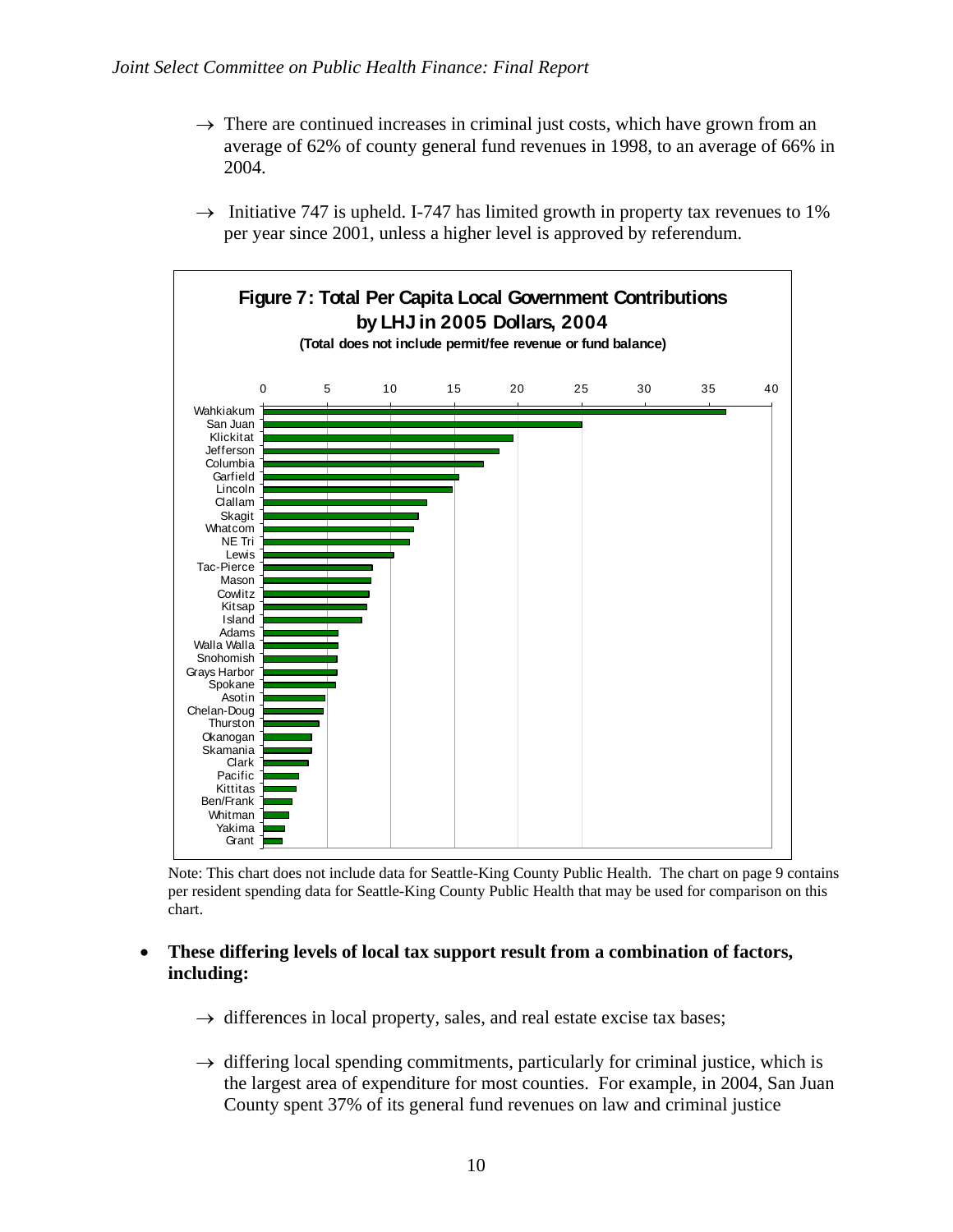services; Wahkiakum spent 53%, and Whatcom County 54%. By contrast, law and criminal justice services comprised 61% of King County's general fund revenues; 66% of Pierce County's; and 67% of Grant's.

- $\rightarrow$  differing levels of demand on the local public health system, particularly in areas with large concentrations of low-income and immigrant populations.
- **These differences in local taxing capacity, local spending capacity, and perceived local needs limit the extent to which local-options taxes can be relied upon to assure availability of a basic level of local public health services statewide.**

## **4. What are the priorities of the public health community for additional investment in public health today?**

• **The public health community has undertaken a thoughtful and deliberative process to establish its priorities for potential additional investment in the public health system.**

Public health experts from around the state were convened in special workshops to develop priorities for additional investment in the public health system and to estimate the staffing support needed. Priorities were grouped into three levels of investment. In selecting priorities and estimating costs, the community focused on needs believed to exist statewide and utilized other criteria to guide their decision-making. The recommendations allow for an even distribution of new resources to serve all communities.

• **The public health community's priorities for additional investment in the public health system reflect both existing and emerging needs of the system.**

The public health community believes the greatest unmet needs to be workers and information tools that would help to stop the spread of communicable disease, reduce the growing impact of chronic disease, and help support at-risk families and teens to avoid problems. In addition, the community believes that protecting food, water and air are basic responsibilities that cannot be neglected, and that helping people get the critical health services they need will help them lead healthier lives.

• **The priorities of the public health community for additional investment in the public health system, as documented in "Creating a Stronger Public Health System" presented to committee members at the May 25, 2006 meeting, is a reasonable template that the committee may rely upon in considering and formulating its own recommendations for future investment in the system.**

The public health community's priorities document sets out issues, needs, and proposed actions that have been thoughtfully considered. The expertise and input from the community in its prioritization process means that the product is of significant import and value.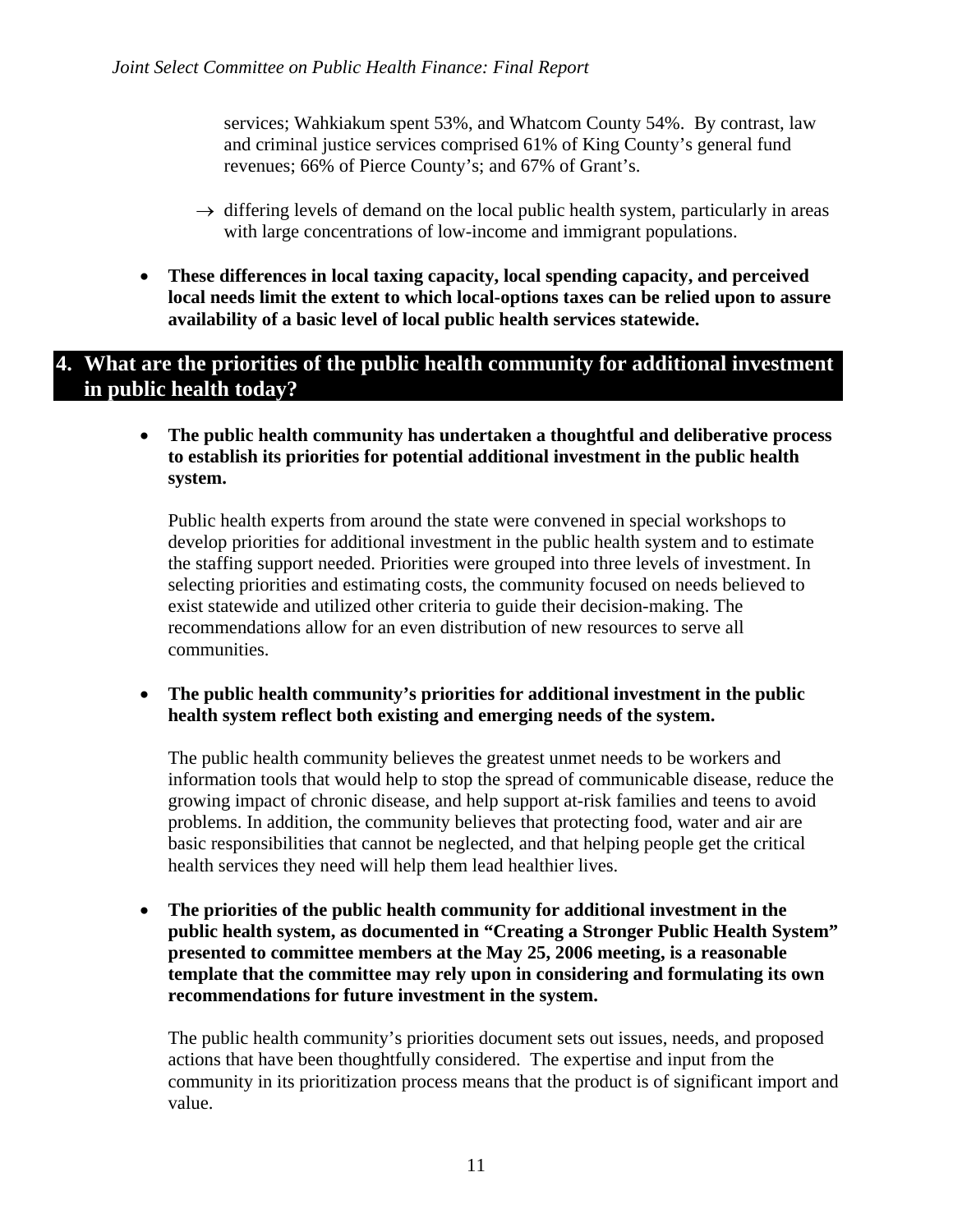# **JOINT SELECT COMMITTEE ON PUBLIC HEALTH FINANCE:**

**CONCLUSIONS**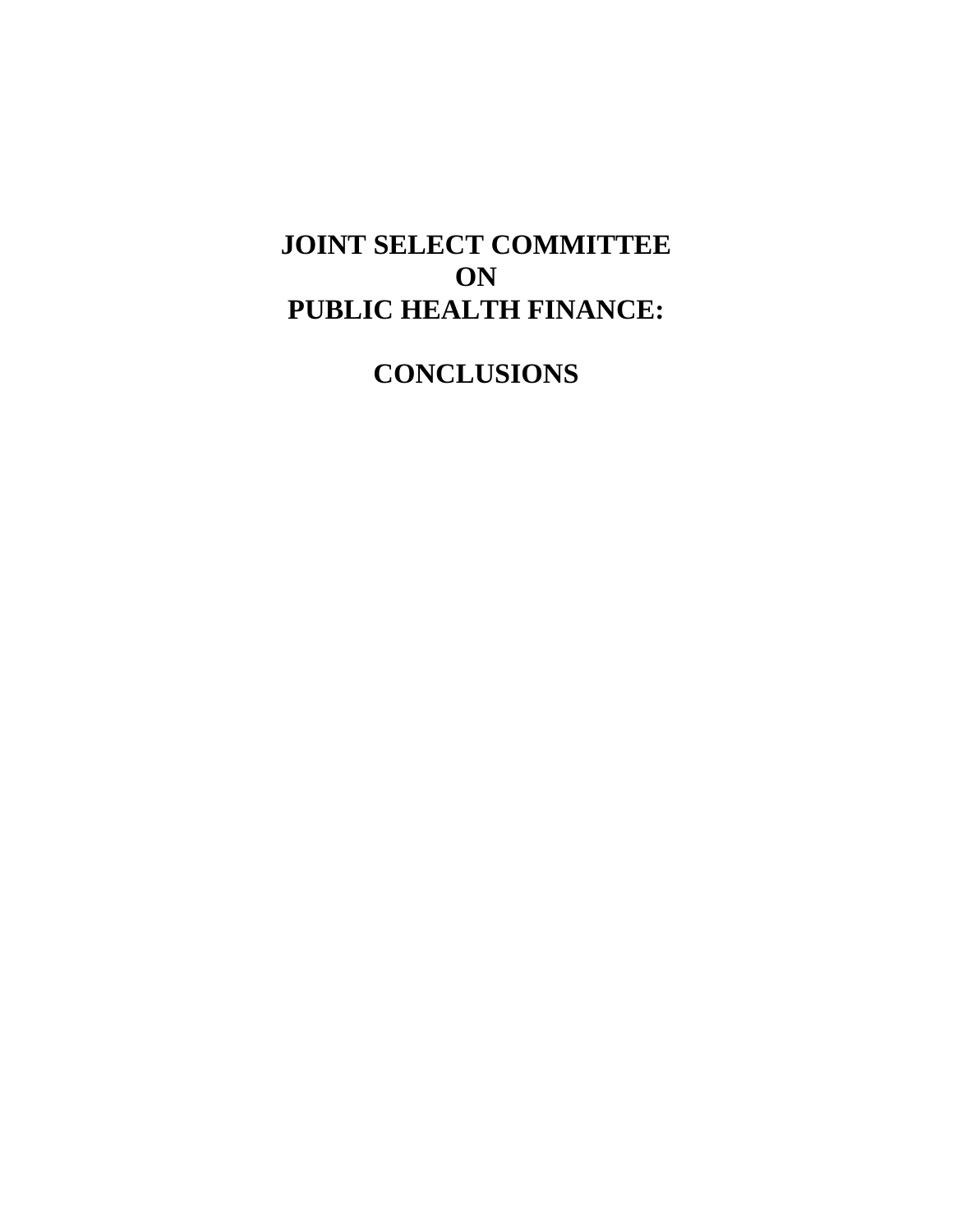# **JOINT SELECT COMMITTEE ON PUBLIC HEALTH FINANCE: CONCLUSIONS**

- 1. Delivery, governance, and funding of local public health services must continue to be a joint responsibility addressed in close and cooperative partnership between state and local government. Neither level of government has the resources, funding, knowledge, or expertise to accomplish the work alone.
- 2. Events in the 21st century have changed the face of public health. These include the 9/11 attacks, bioterrorism, rapidly and newly emerging communicable diseases like SARS, multiple-antibiotic resistant tuberculosis, avian flu, and more. Threats are often more global, jeopardizing the health of tens of thousands of citizens in a short time frame.
- 3. Other non-communicable, population-based illnesses and conditions related to personal health behaviors, such as childhood and adult obesity and diabetes, are emerging challenges. If not addressed through prevention and health promotion efforts, including changes in the built environment, these conditions may shorten the lives of future generations while incurring unsustainable increases in healthcare costs.
- 4. There is a need for additional investment in local public health services, particularly in the areas of:
	- a. communicable disease prevention and response;
	- b. preparedness for and response to the public health emergencies that might emerge from pandemic disease, earthquake, flood, or terrorism;
	- c. prevention and supportive management of chronic diseases and disabilities;
	- d. promotion of healthy development in young children and mothers; and
	- e. collection and analysis of data to identify local health trends, and to evaluate program effectiveness.

Strengthening communicable disease prevention and response infrastructure has been clearly and strongly identified by all stakeholders as the highest and most urgent priority statewide.

5. The Joint Select Committee on Public Health Finance required a statewide assessment of current state and local public health functions, as well as deficiencies and gaps, and a prioritization of the relative importance of those gaps. In response, The Statewide Priorities for Action was developed by the Washington State Association of Local Public Health Officials, with assistance from the Washington State Department of Health and the Washington State Board of Health, representing a thoughtful, deliberative, and promising blueprint for effectively distributing additional resources in order to create a stronger public health system.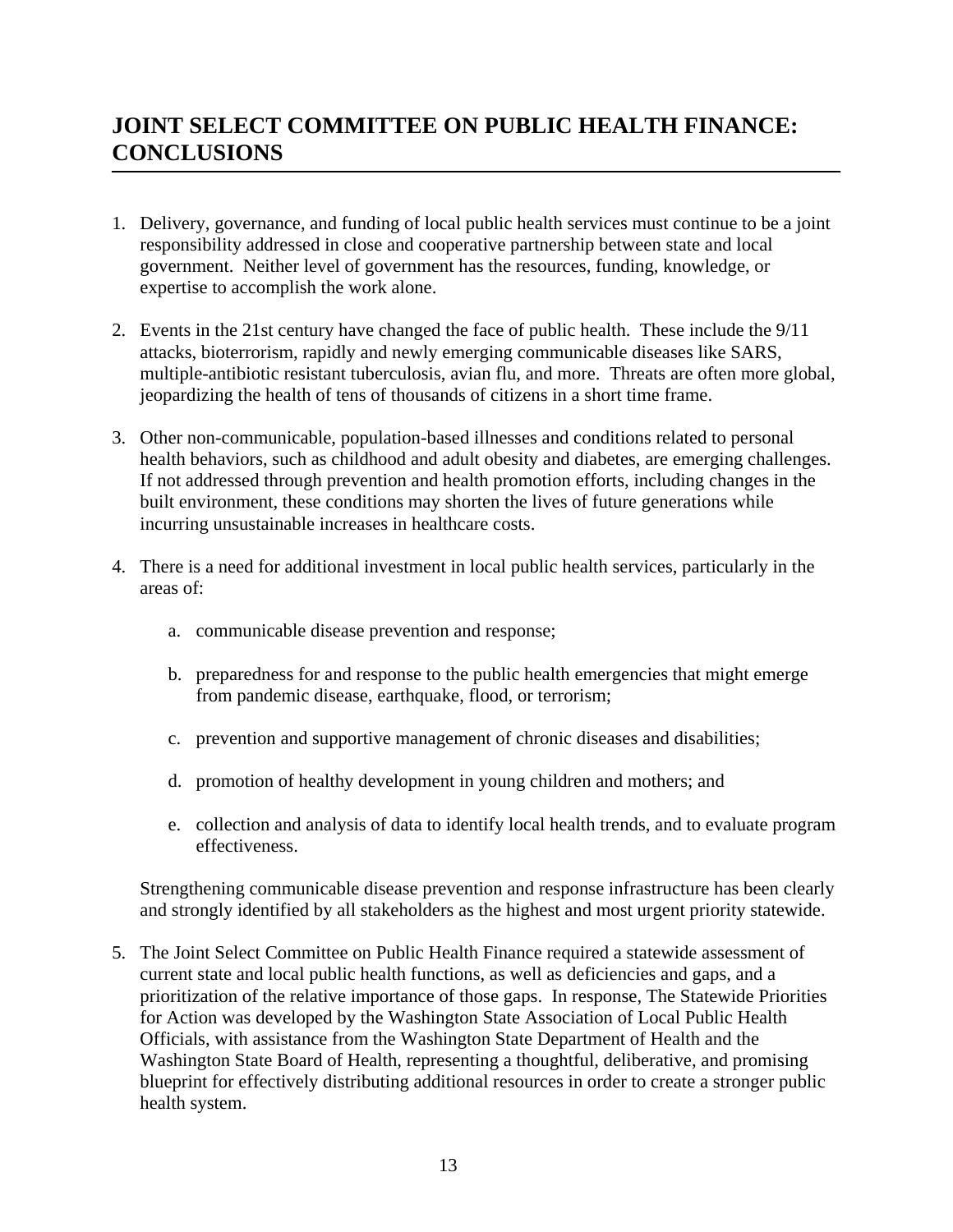While acknowledging the reality that local needs vary from jurisdiction to jurisdiction, the Committee recognizes the Priorities for Action as a consensus statement that describes needed activities to address statewide gaps in the existing services that public health provides, prioritizes those activities, and quantifies the costs of the activities. This is not an endorsement of the specific findings.

- 6. Differences in local tax bases, statutory limitations on local revenue growth, and the large and growing demand that law enforcement and criminal justice costs place on county resources, coupled with choices that local governments make in prioritizing and assigning available funds, have resulted in a differential in the level of public health services delivered from one jurisdiction to another, and in the extent of per capita public health funding expended in each jurisdiction. The funding for local public health not only varies from one jurisdiction to another, but in some cases is insufficient to ensure delivery of essential services. Discretionary funding at the local level has stagnated or been reduced over time.
- 7. Some services (or "core functions") are so essential to the state's public health without regard to jurisdictional boundaries that the state should help to ensure that a certain basic level of competence and capacity in these functions be present consistently throughout the state. This is an appropriate role for the state given the expanded and changed need for public health. Enhanced state funding should be used along with maintenance local funding to help achieve the needed capacity and competence in core functional areas.
- 8. In addition, representatives of local governments also recognize the importance and need for improved public health services in the current environment. Local jurisdictions must play a role in providing some of the additional funding resources and deciding how they are spent to avoid recurrence or exacerbation of current disparities in funding and service availability across jurisdictions. The historic erosion of funding support from cities and counties should be addressed.
- 9. The lack of a stable source of funding provided specifically for public health services has eroded the ability of local health jurisdictions to maintain a reliable statewide system that protects the public's health.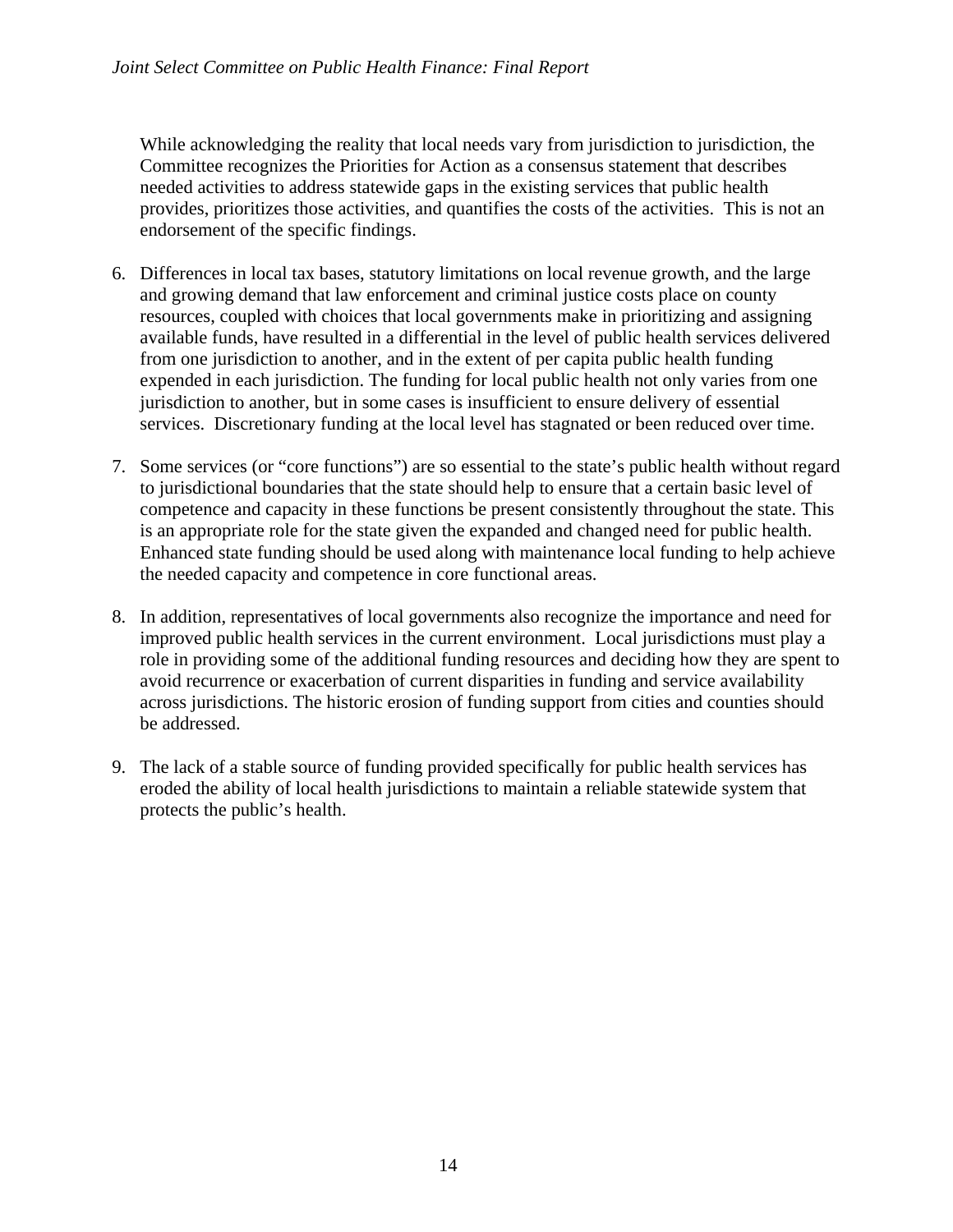# **JOINT SELECT COMMITTEE ON PUBLIC HEALTH FINANCE:**

**RECOMMENDATIONS**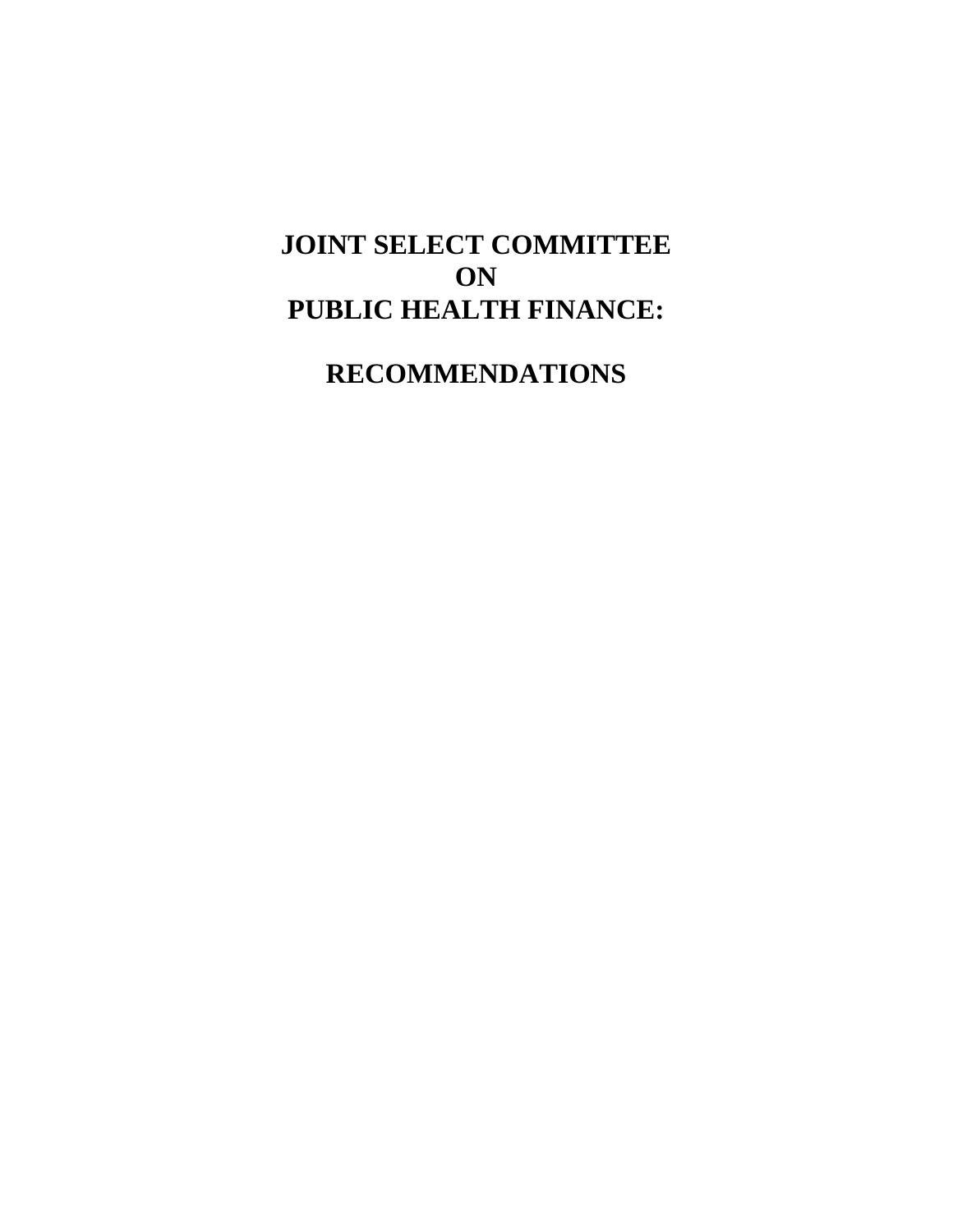### **Delivery of public health services should focus on core, priority services and maximize efficiency**:

- 1. Certain core public health functions should be consistently available in all parts of the state. These core public health functions include stopping communicable disease, promoting health, investing in healthy families, protecting against environmental health risks, and helping people access care. Enhanced state funding shall be provided to those core functions that have a statewide impact.
- 2. Each local health jurisdiction should meet an acceptable level of performance with respect to core functions, focusing first on existing functions provided at less than a basic level and then on the prioritization of gaps identified by local public health stakeholders in "Statewide Priorities for Action"<sup>1</sup>.
- 3. Multi-jurisdictional or regional efforts should be undertaken whenever appropriate and possible to deliver services more efficiently. Mutual aid networks should be established to address significant public health emergencies.
- 4. Performance measurement tools to assess the quality of delivery of public health services and more transparent indicators that provide a clearer picture of the status of the health of the public should be developed to allow policymakers and the public to more easily evaluate the effectiveness of public health system performance and the impact of any additional investment of state funds. These tools and indicators should build upon the progress already made through the "Standards for Public Health in Washington State" since 1994.

#### **State funding for public health activities**:

5. The state should maintain its current investment in public health funding and provide additional investments through a stable and dedicated funding source or sources. There must be a report back to the Legislature demonstrating how expenditures have been used to meet core functions.

 1 "Statewide Priorities for Action" document is available from the Washington State Association of Local Public Health Officials (WSALPHO), the Department of Health (DOH), or the Legislature.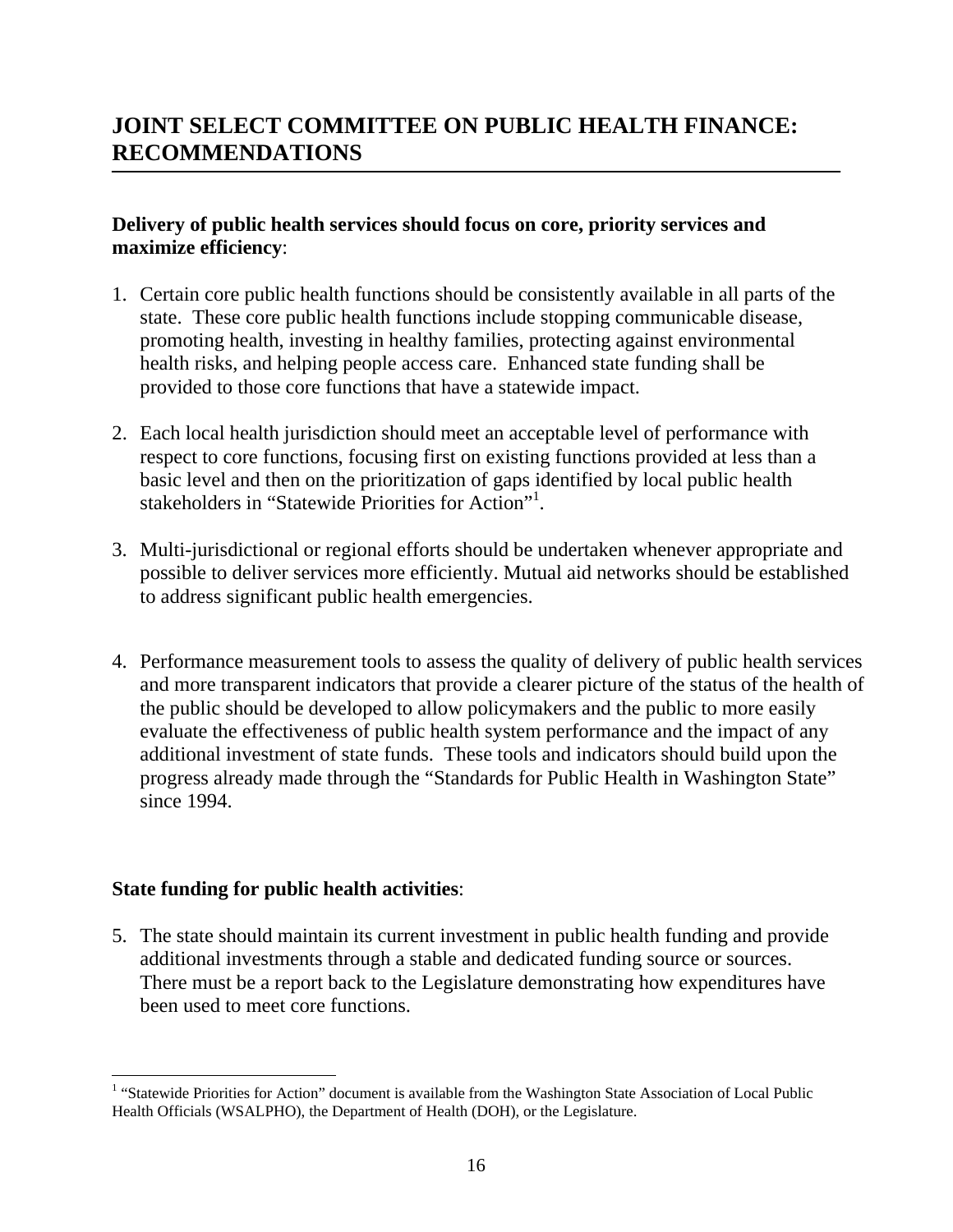- 6. The additional investment should seek to mitigate disparities in local jurisdictional core function capacity and competence and per capita funding and to strengthen the current system.
- 7. The state should provide additional funding in the amount of approximately \$50 million annually during the '07-'09 biennium, as an initial investment. This funding should come from tobacco tax revenues that currently deposited to the General Fund.
- 8. A dedicated account for public health revenues should be established.
- 9. The committee adopts the attached Recommended Distributional Formula.

### **Local funding for public health activities**

- 10.Local governments should play a role in financing the additional investment in public health services.
- 11.To qualify for the additional state funding, local governments should be required to maintain at least their current level of funding for public health.
- 12. Further discussion of the establishment of local option tax authority is needed to identify the merits of authorizing any such funding, as well its purpose and character.

#### **Long-Term, Overall Funding**

13.These funding recommendations are the first step in what must be continuing state and local efforts to fund the public health system at a level that provides the capacity to effectively deliver the five core functions.